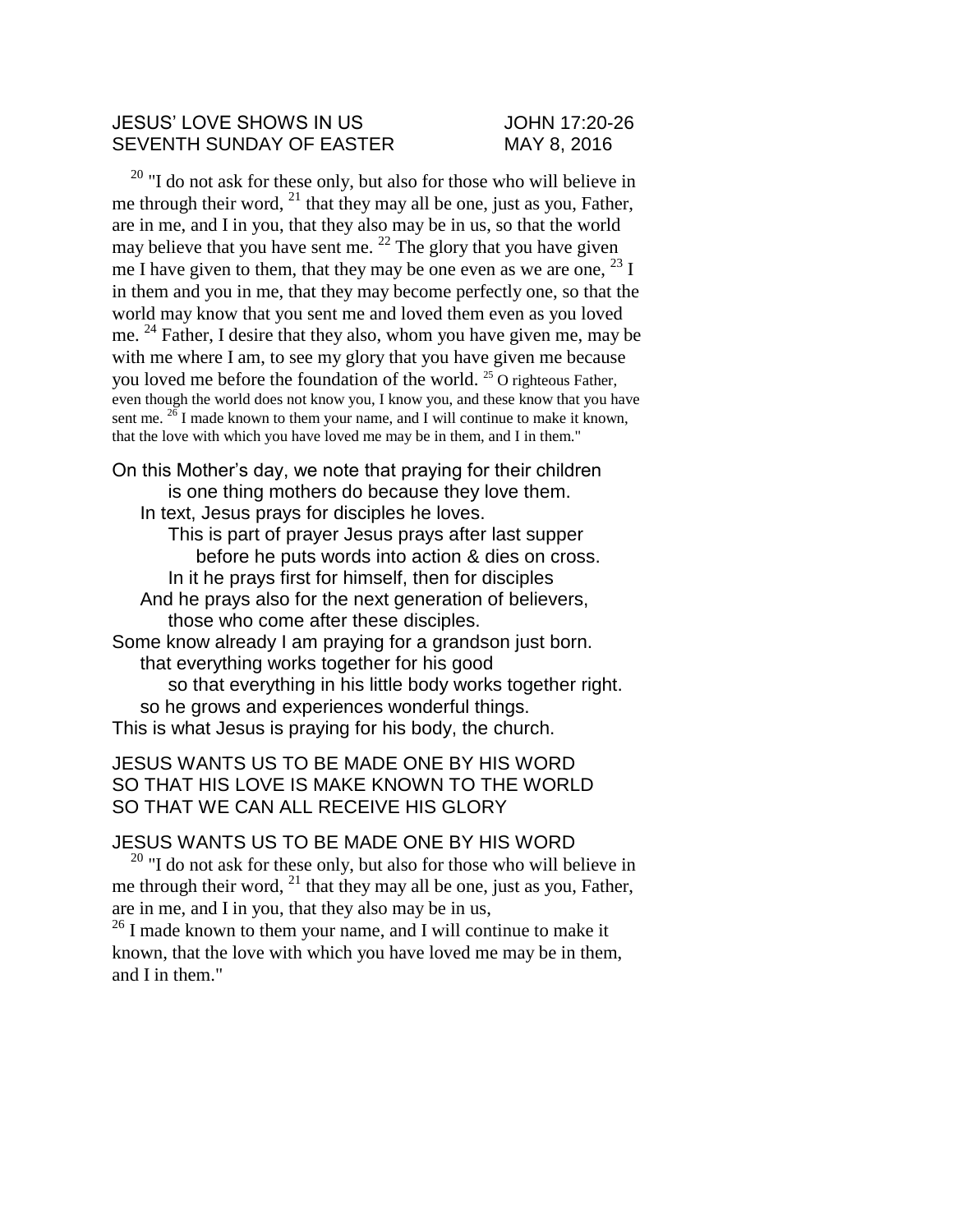One thing that makes some mothers happy, especially holidays, is to have whole family together in one big gathering. It may feel like big group hug. This makes them happy when it is a sign that the whole family is happy to be together. If they are bickering or being cold to each other, mother is not happy, even if they are in same room. So, even more important than being together in same place, is that they are united in love for each other. This is what Jesus wants for his family, the church. Not just that we compromise enough to be part of one external organization. or that we come together on special occasions to worship together with those who believe differently, but that we are truly united - in mind & thought as Paul sayswhether we are in same place or not. This unity is not just association but agreement, not like a bunch of different rocks mixed together, but like ingredients of a cake joined together by baking. What brings children together in loving unity with each other? It is the love that unites them to the same mother. What is it that truly unites people of church with each other? It is not just love for the neighbor despite differences, but brotherly love based on what we have in common. Jesus, praying that we may be united with him and the Father, says he has given us the Father's name, that is, he has revealed to us who God the Father is. He prays for the unity of the church which believes in him through the word of the apostles. The unity of the church that Jesus prays for is based on unity with him and with God the Father that comes from believing what he has revealed to us. Our unity with God is disrupted by not believing his word, which is also going to disrupt our unity with each other. So what Jesus is praying for is not that we focus on finding way to express unity with each other despite different beliefs, but that we focus on what he teaches in his word so that, like spokes on a wheel, we are drawn closer be believing together the one true faith in God, from which love for God and love for each other flows. Expressions of love and unity within the church are not to be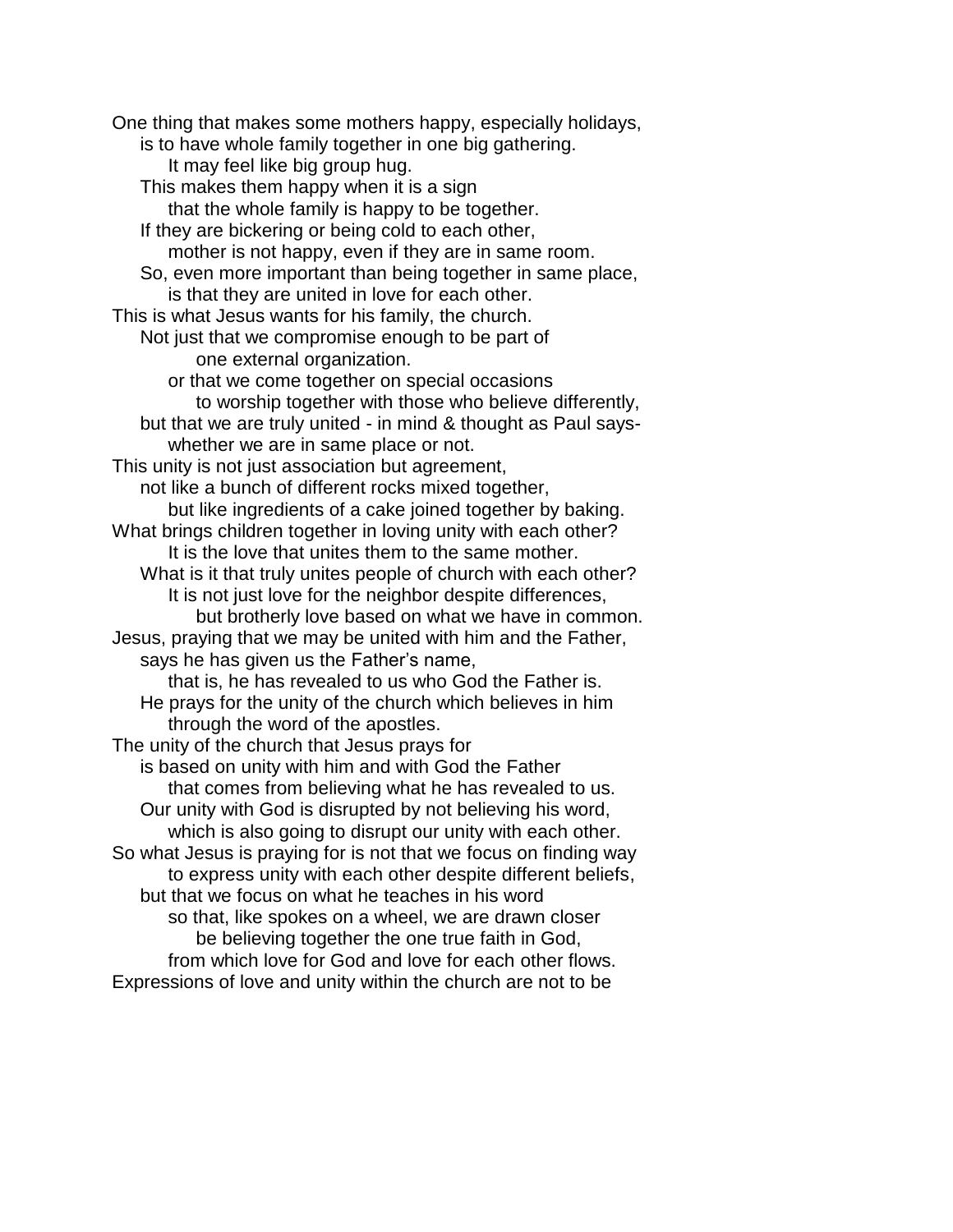at the expense of unity with Jesus and love for his word but because of the faith in the truth that unites us with God. Jesus prays for this, not only for our own sake but…

## SO THAT HIS LOVE IS MAKE KNOWN TO THE WORLD

 $20$  "I do not ask for these only, but also for those who will believe in me through their word,  $^{21}$  that they may all be one,... so that the world may believe that you have sent me…. that they may become perfectly one, so that the world may know that you sent me and loved them even as you loved me.

 $25$  O righteous Father, even though the world does not know you, I know you, and these know that you have sent me.  $^{26}$  I made known to them your name, and I will continue to make it known,

The way children behave and treat each other says something about their mother. Jesus wants us to live together in love not just for our sake but because of what it says about him to others. Jesus prays that others will come to faith in him through what we say not just with our words but our actions. Jesus and the Father are united as one in perfect love. Jesus total, self-giving and life-giving love for us is how he reveals to us what his Father is like. so that we are also united with them through faith. This unity shows in our self-giving love for each other with the result that others who do not know God can come to see what he is like. and so also see the kind of love God wants to give them. Because God wants this message to get to whole world he wants us to share it together in unison. A group of people singing or shouting together is more easily heard by more people than one person speaking at a time but only if they are all saying the same thing in unison. If they each have different words, it is worse. Jesus prays that our unity will send a message to the world about him and the Father who sent him. This is why we need to say the same thing together and show it by what we do together Jesus prays for this because,

like loving mothers who want their children to grow, he wants his church to grow and more to know his love.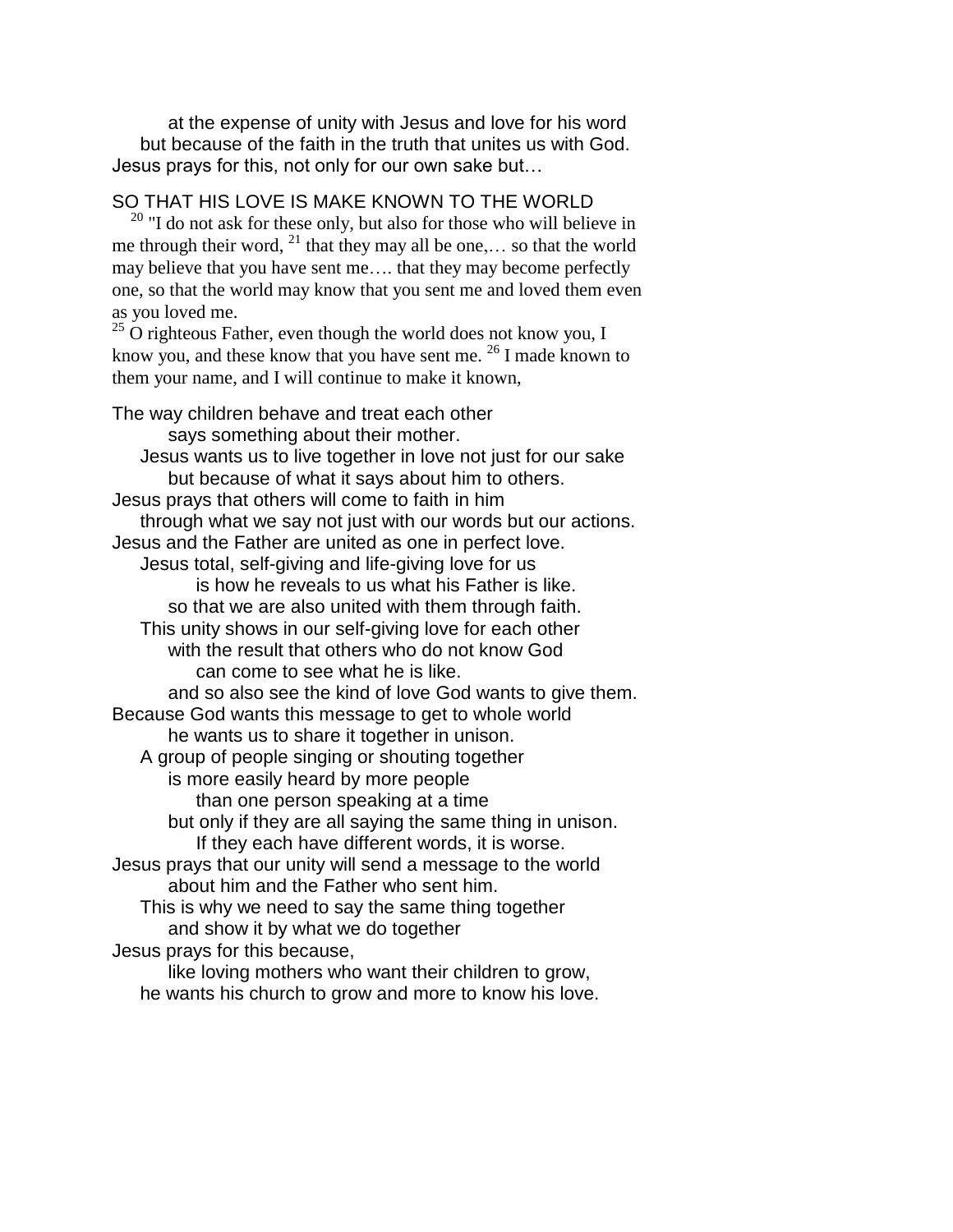# SO THAT WE CAN ALL RECEIVE HIS GLORY

 $22$  The glory that you have given me I have given to them, that they may be one even as we are one,  $^{23}$  I in them and you in me, that they may become perfectly one, so that the world may know that you sent me and loved them even as you loved me.  $^{24}$  Father, I desire that they also, whom you have given me, may be with me where I am, to see my glory that you have given me because you loved me before the foundation of the world.

Jesus prays true prayers, not only saying that he wants something with his words but also pursuing the same things through what he does. Jesus says that he wants us to be with him and see his glory. Surely this includes the glory of heaven that John pictures in today's reading from Revelation. But in v. 22, Jesus says he has already given us his glory. Jesus says this as he is preparing to die on the cross. More than once, Jesus speaks of his coming death as being glorified. What Jesus considers glory is not earthly glory. Jesus has already revealed the glory of God by showing his gloriously wonderful love, willing to give his life for those who do not yet love him. he has given his gloriously rich forgiveness for sinners because his death pays for the sins of the whole world. he has shown his glorious power by his miracles which point forward to his own resurrection. He gives glory to his disciples and to us every day by using Holy Baptism to make helpless infants into glorious children of God himself and heirs of heaven; by the words of absolution which wash away our sins and turn us weak sinners into holy & glorious saints; by using us and the ordinary stuff of our everyday lives to do his will and fulfill his glorious purposes in universe; but using bread and wine to feed us the true body and blood of our glorious God and savior. This is not a glory that the world easily sees, just as true unity of God's church in faith is not easily seen but it is a glimpse of a greater glory that is not yet seen,

the glory God has prepared for us in heaven.

The glory of heaven, the final fulfillment of Jesus' prayer for us,